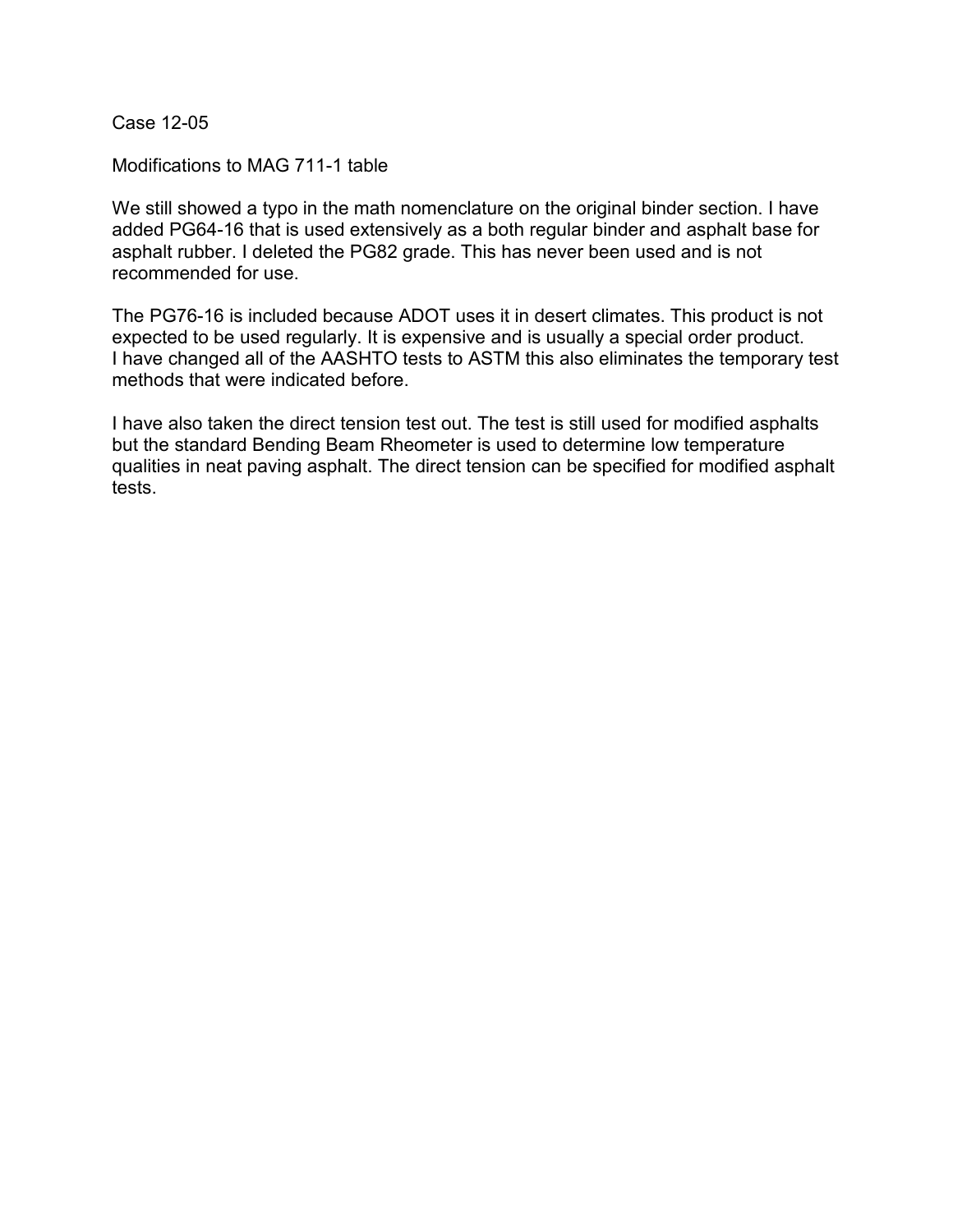#### **PAVING ASPHALT**

### **711.1 GENERAL:**

The asphalt shall be produced from crude asphalt petroleum or a mixture of refined liquid asphalt and refined solid asphalt. It shall be free from ad-mixture with any residues obtained by the artificial distillation of coal, coal tar, or paraffin oil and shall be homogeneous and free from water.

Asphalt shall not be heated during the process of its manufacture, storage, or during construction so as to cause injury as evidence by the formation of carbonized particles.

### **711.2 TESTING REQUIREMENTS:**

Paving asphalt shall be classified by the Performance Grading System and shall conform to the requirements set forth in Table 711-1 and AASHTO M-320 ASTM D6376 with the PAV temperature changes noted herein this table.

|                                                                                                                          |          | <b>TABLE 711-1</b>         |                          |                   |              |                                                                                                                                 |
|--------------------------------------------------------------------------------------------------------------------------|----------|----------------------------|--------------------------|-------------------|--------------|---------------------------------------------------------------------------------------------------------------------------------|
|                                                                                                                          |          | PERFORMANCE GRADING SYSTEM |                          |                   |              |                                                                                                                                 |
|                                                                                                                          | PG 58-22 | PG 70-<br>$1064 - 16$      | PG-76-1070-<br><b>10</b> | PG 82-<br>1076-16 |              | <b>Comment [JB2]:</b> Work hourse grade for all of<br>Maricopa County agencies                                                  |
| <b>Original Asphalt</b>                                                                                                  |          |                            |                          |                   |              | Formatted: Left, Space Before: 0 pt, After: 0                                                                                   |
| Viscosity, ASTM D4402 (Note 1)<br>Max. 3 Pa-s, Test Temp, °C                                                             | 135      | 135                        | 135                      | 135               |              | pt, Line spacing: single, No widow/orphan<br>control, Tab stops: Not at -0.57" + -0.5" + 0"<br>$+ 0.31$ " + $0.38$ " + $0.56$ " |
| Dynamic Shear <b>TP5ASTM</b>                                                                                             |          |                            |                          |                   |              | <b>Comment [JB1]:</b> This is used in desert climates<br>as the base asphalt for rubber projects                                |
| D7175 (Note 2)<br>$G^*$ /*Sin $\delta$ , Min., 1.0 kPa                                                                   | 58       | 7064                       | 7670                     | 8276              |              | <b>Comment [JB3]:</b> A very stiff and expensive<br>binder that is used ocasionaly. A typical ADOT<br>grade.                    |
| Test Temp. @ 10 rad/s, °C                                                                                                |          |                            |                          |                   |              | <b>Comment [JB4]:</b> This should be same as the                                                                                |
| Rolling Thin Film Oven Residue (AASHTO T-240ASTM D2872)                                                                  |          |                            |                          |                   |              | RTFO: G*/Sin δ, Min                                                                                                             |
| Mass Loss, Maximum %<br>Dynamic Shear <b>TP5ASTM</b><br>D7175                                                            | 1.0      | 1.0                        | 1.0                      | 1.0               |              |                                                                                                                                 |
| G*/Sin δ, Min., 2.20 kPa<br>Test Temp. @ 10 rad/s, °C                                                                    | 58       | 7064                       | 7670                     | 8276              |              |                                                                                                                                 |
| Pressure Aging Vessel Residue (AASHTO R-28ASTM D6521)                                                                    |          |                            |                          |                   |              |                                                                                                                                 |
| PAV Aging Temperature, °C                                                                                                | 100      | 100                        | 110                      | 110               |              |                                                                                                                                 |
| Dynamic Shear <b>TP5ASTM</b><br>D7175<br>G**Sin δ, Max., 5000 kPa<br>Test Temp. @ 10 rad/s, °C                           | 22       | 28                         | 3734                     | 3434              |              |                                                                                                                                 |
| Creep Stiffness, TP4ASTM<br>D6648 (Note 3)<br>S, Maximum, 300.0 Mpa<br>$m$ -value, Minimum, 0.300<br>Test Temp. @60s, °C | $-12$    | -6                         | $\Omega$                 | $-6$              |              |                                                                                                                                 |
| Direct Tension, <b>TP3ASTM</b><br>D6723 (Note 3)<br>Failure Strain, Minimum 1.0%<br>Test Temp. @ 1.0 mm/min. °C          | $-12$    | $-6$                       | $\mathbf{0}$             | $-6$              | Revised 2012 | <b>Comment [JB5]:</b> This test is only used for<br>modified asphalts. The table is restored.                                   |
|                                                                                                                          |          |                            |                          |                   |              |                                                                                                                                 |

On all Grades Flash Point Temperature **T48ASTM D92**: Minimum 230 °C and Mass Loss, Maximum 1.00 percent.

#### NOTES:

(1) This requirement may be waved at the discretion of the specifying agency if the supplier warrants that the asphalt binder can be adequately pumped and mixed at temperatures that meet all applicable safety standards.

#### **Formatted:** Top: 0.38"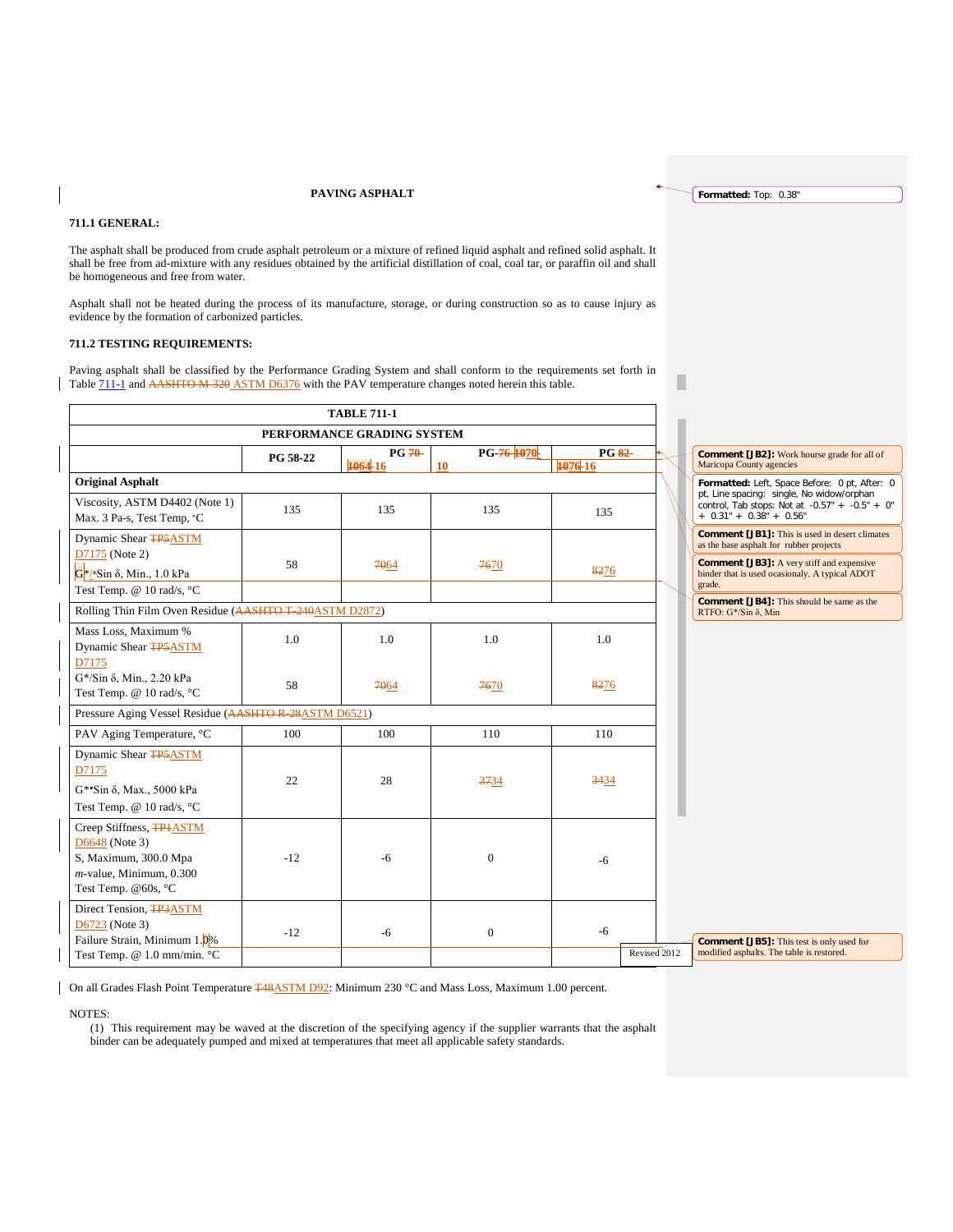(2) For quality control of unmodified asphalt cement production, measurement of the viscosity of the original asphalt cement may be substituted for dynamic shear measurements of G\*/sin(d) at test temperatures when the asphalt is a Newtonian fluid. Any suitable standard means of viscosity measurement may be used, including capillary or rotational viscometery (T210 or T202ASTM D4402).

 $\overline{\phantom{a}}$ 

(3) If the Creep Stiffness is below 300 MPa, the direct tension test is not required. If the Creep Stiffness is between 300 and 600 MPa, the direct tension failure strain requirement can be used in lieu of the Creep Stiffness requirement. Direct tension test is recommended for polymer modified asphalt binders. The m-value requirement must be satisfied in all cases.

**Comment [JB6]:** This language is inserted for clarity.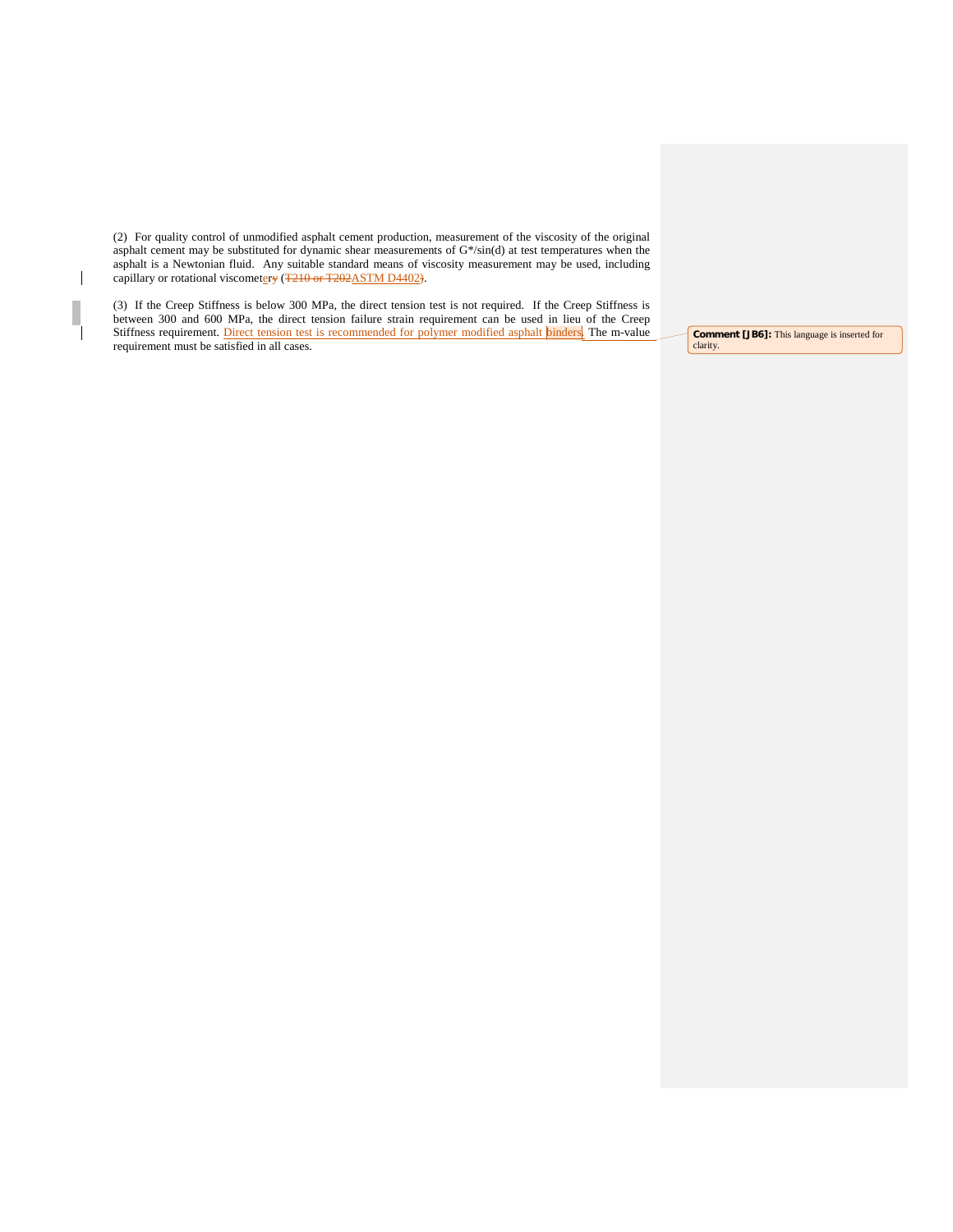## **PAVING ASPHALT**

## **711.1 GENERAL:**

The asphalt shall be produced from crude asphalt petroleum or a mixture of refined liquid asphalt and refined solid asphalt. It shall be free from ad-mixture with any residues obtained by the artificial distillation of coal, coal tar, or paraffin oil and shall be homogeneous and free from water.

Asphalt shall not be heated during the process of its manufacture, storage, or during construction so as to cause injury as evidence by the formation of carbonized particles.

# **711.2 TESTING REQUIREMENTS:**

Paving asphalt shall be classified by the Performance Grading System and shall conform to the requirements set forth in Table  $\overline{711-1}$  and ASTM D6376 with the PAV temperature changes noted herein this table.

| <b>TABLE 711-1</b>                                                                                                    |          |          |                  |          |  |  |  |  |  |
|-----------------------------------------------------------------------------------------------------------------------|----------|----------|------------------|----------|--|--|--|--|--|
| PERFORMANCE GRADING SYSTEM                                                                                            |          |          |                  |          |  |  |  |  |  |
|                                                                                                                       | PG 58-22 | PG 64-16 | $PG-70-10$       | PG 76-16 |  |  |  |  |  |
| <b>Original Asphalt</b>                                                                                               |          |          |                  |          |  |  |  |  |  |
| Viscosity, ASTM D4402 (Note 1)<br>Max. 3 Pa-s, Test Temp, °C                                                          | 135      | 135      | 135              | 135      |  |  |  |  |  |
| Dynamic Shear ASTM D7175<br>(Note 2)<br>G*/Sin δ, Min., 1.0 kPa<br>Test Temp. @ 10 rad/s, °C                          | 58       | 64       | 70               | 76       |  |  |  |  |  |
| Rolling Thin Film Oven Residue (ASTM D2872)                                                                           |          |          |                  |          |  |  |  |  |  |
| Mass Loss, Maximum %<br>Dynamic Shear ASTM D7175<br>G*/Sin δ, Min., 2.20 kPa                                          | 1.0      | 1.0      | 1.0              | 1.0      |  |  |  |  |  |
| Test Temp. @ 10 rad/s, °C                                                                                             | 58       | 64       | 70               | 76       |  |  |  |  |  |
| Pressure Aging Vessel Residue (ASTM D6521)                                                                            |          |          |                  |          |  |  |  |  |  |
| PAV Aging Temperature, °C                                                                                             | 100      | 100      | 110              | 110      |  |  |  |  |  |
| Dynamic Shear ASTM D7175<br>G**Sin δ, Max., 5000 kPa<br>Test Temp. @ 10 rad/s, °C                                     | 22       | 28       | 34               | 34       |  |  |  |  |  |
| Creep Stiffness, ASTM D6648<br>(Note 3)<br>S, Maximum, 300.0 Mpa<br>$m$ -value, Minimum, 0.300<br>Test Temp. @60s, °C | $-12$    | $-6$     | $\boldsymbol{0}$ | -6       |  |  |  |  |  |
| Direct Tension, ASTM D6723<br>(Note 3)<br>Failure Strain, Minimum 1.0%<br>Test Temp. @ 1.0 mm/min. °C                 | $-12$    | $-6$     | $\boldsymbol{0}$ | $-6$     |  |  |  |  |  |

On all Grades Flash Point Temperature ASTM D92: Minimum 230 °C and Mass Loss, Maximum 1.00 percent.

Revised 2012

NOTES:

(1) This requirement may be waved at the discretion of the specifying agency if the supplier warrants that the asphalt binder can be adequately pumped and mixed at temperatures that meet all applicable safety standards.